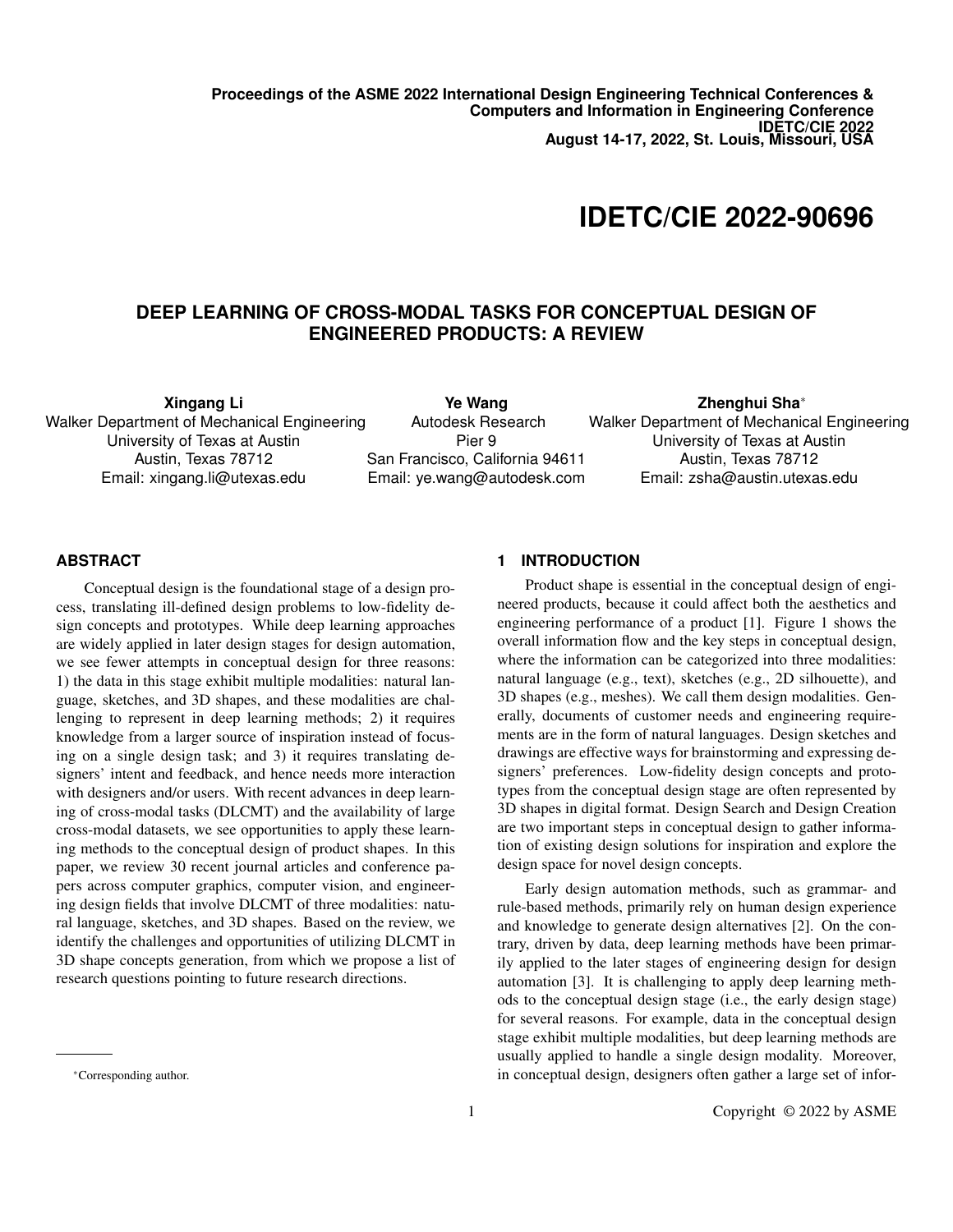

**FIGURE 1.** Conceptual design stage in the development of engineered products

mation for design inspiration, but deep learning methods tend to focus on a single design task. Finally, human (either user or designer) inputs and interactions are desired in conceptual design to improve design creativity and human-centered design, but deep learning-based design methods do not directly interact with human data but only implicitly capture human preferences from training datasets.

With recent development in deep learning of cross-modal tasks (DLCMT)<sup>1</sup>, we see the opportunities of applying those methods to address these challenges, particularly in product shape design, such as car body and plane fuselage [5, 6]. DL-CMT methods can allow human input of one design modality and translate them to another design modality, e.g., from natural language to 3D shapes. In DLCMT, there are cross-modal retrieval and generation methods. Cross-modal retrieval can be used to search an existing design repository for inspiring design ideas, while cross-modal generation can be used to explore a design space to create novel design concepts. They can be used in both the Design Search step and the Design Creation step (see Figure 1).

In this paper, we review 30 recent journal articles and conference papers from computer graphics, computer vision, and engineering design fields on DLCMT. We focus on text, sketches, and 3D shapes because they are the major design modalities in conceptual design. Specifically, we reviewed deep learning methods on three cross-modal tasks: text-to-sketch, text-to-3D, and sketch-to-3D. We found that most of the literature comes from computer graphics and computer vision, with few attempts in engineering design applications. This poses new opportunities to adapt the developed models and techniques to solve engineering design problems, and particularly, to bridge human inputs and interactions with deep learning methods in the conceptual design of product shapes.

The remainder of this paper is organized as follows. Section 2 introduces background knowledge in conceptual design and design modalities. Section 3 presents the scope and criteria of our review. We show and summarize the review results in Section 4. In Section 5, we discuss the challenges and research questions when applying DLCMT in the conceptual design of engineered products. Section 6 concludes our work with closing remarks and a brief discussion on future research directions.

#### **2 BACKGROUND**

### **2.1 CONCEPTUAL DESIGN IN PRODUCT ENGINEER-ING**

In the conceptual design stage of a design process, product shape is a key consideration that is highly related to a product's engineering performance and aesthetics [1, 7]. Therefore, in this paper we focus on 3D shape design. As shown in Figure 1, we adapt the five-step concept generation method [1] to facilitate the review process. The five steps are Problem Clarification, Design Search, Design Creation, Design Integration, and Reflection. Through these five steps, the method transfers information, such as customer needs, engineering requirements, and design ideas, to design concepts in the form of sketches and 3D shapes. The corresponding input and output of each step are represented

<sup>1</sup>DLCMT is a class of problems, aiming to translate one modality of data to another, e.g., from text to 3D shapes. To solve this problem, there is a large body of literature on cross-modal representation learning (CMRL). CMRL aims to build embeddings using information from multiple modalities (e.g., texts, audio, and images) in a common semantic space, which allows the model to compute cross-modal similarity [4]. In this paper, our review is not limited to reviewing CMRL methods but also include other deep learning methods that can solve cross-modal problems.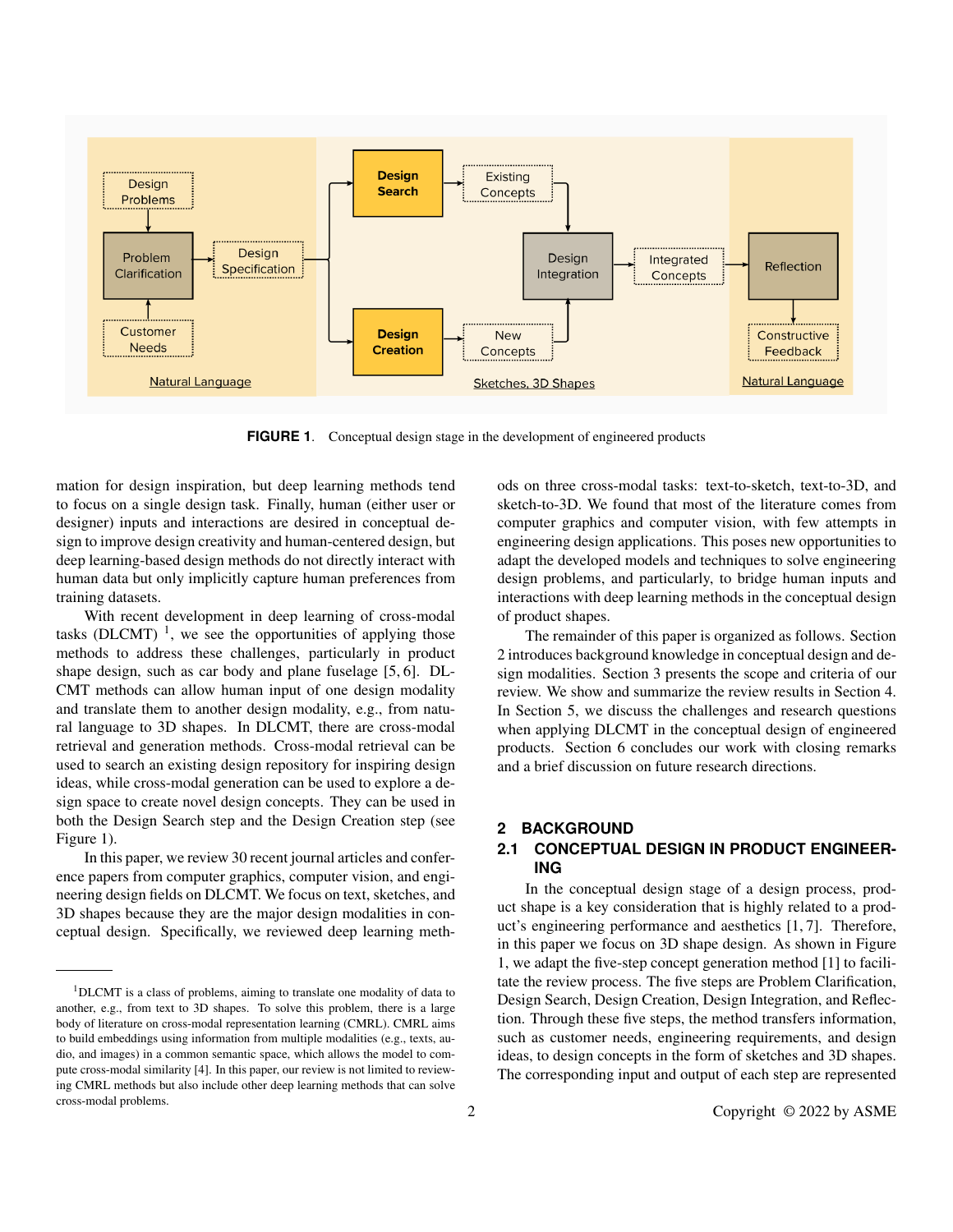

**FIGURE 2**. Cross-modal tasks in conceptual design

by dotted rectangles. The process is linear in sequence from left to right but almost always iterative. For example, feedback from Reflection could influence Problem Clarification and its subsequent steps. In this paper, we primarily focus on the review of DLCMT that can be applied in the steps of Design Search and Design Creation because they are the important steps for the inspiration of novel design concepts.

#### **2.2 DESIGN SEARCH**

Design Search is the step of gathering information of existing design solutions to a design problem. In practice, several ways, such as patents, literature, and benchmarking, can be used to gather useful information [1]. By analyzing those existing products, designers can summarize their advantages and disadvantages, so that they can make necessary and customized changes to existing designs to create satisfying ones. However, the repository of existing design options could be huge, so the search process would be time consuming and cumbersome, placing significant cognitive and physical burdens on designers. One possible solution to this issue is to use an AI-assisted search process, where designers can pre-define search criteria and utilize computers to search for relevant design solutions. For 3D shape design, shape retrieval methods are representative examples.

#### **2.3 DESIGN CREATION**

Design Creation emphasizes exploring novel design concepts. Designers brainstorm ideas and explore the design space to create novel design concepts based on the knowledge of designers [1]. Sketches are often used for brainstorming design concepts, and low-fidelity 3D models are then created for better visualization and further development. However, creating 3D models involves lots of manual work and could be timeconsuming. DLCMT can be used to automate the sketch-to-3D shape process, thus facilitating the creation of novel 3D shapes.

**TABLE 1**. Statistics of the papers reviewed

| Category              | Method     | Number of Papers |
|-----------------------|------------|------------------|
| <b>Text to Sketch</b> | Retrieval  | None             |
|                       | Generation | 5                |
| Text to 3D Shape      | Retrieval  | 4                |
|                       | Generation | 6                |
| Sketch to 3D Shape    | Retrieval  | 6                |
|                       | Generation | y                |

### **2.4 MODALITIES IN CONCEPTUAL DESIGN**

As shown in Figure 1, there are three major design modalities: natural language (NL), sketches, and 3D shapes, in the conceptual design process. In the example of a car body design as shown in Figure 2, the three modalities could be "I want a red sedan car" (NL), hand-sketching a car with desired features (sketch), and then creating a CAD model of the car (3D shape). Natural language allows people to convey and communicate ideas and thoughts. It is also the primary means for documentation, such as documentation of customer needs and engineering requirements. Sketches are often used to brainstorm design concepts because sketching can stimulate designers' creative imagination [8]. Then, a 3D shape is often built to provide better visualization and a low-fidelity prototype model for further evaluation and development of a concept.

Natural language data are often in the format of text. Sketches are in 2D imaginary format consisting of strokes and lines. 3D shapes are typically built as boundary representation (B-rep) models (e.g., NURBS) using CAD software in engineering design. However, in the computer graphics field and the 3D deep learning field, 3D shapes are usually parameterized as meshes, point clouds, and voxel grids. Compared to CAD models, these 3D representations typically have lower fidelity with fewer geometric details and structural information because of the limitations of computational resources.

#### **3 REVIEW SCOPE AND METHODOLOGY**

We confined the scope of our review to the following three aspects: 1) 3D shape design of discrete, physical, and engineered products. 2) Design Search and Design Creation steps (see Figure 1) in conceptual design, and 3) deep learning of cross-modal tasks for the three design modalities: text-to-sketch, text-to-3D, and sketch-to-3D.

To identify relevant studies and publications, we searched in Google Scholar by keywords: "text-to-sketch retrieval", "text-tosketch generation", "sketch-based 3D shape retrieval", "sketchbased 3D shape generation", "text-to-shape retrieval", and "textto-shape generation". These keywords are identified from the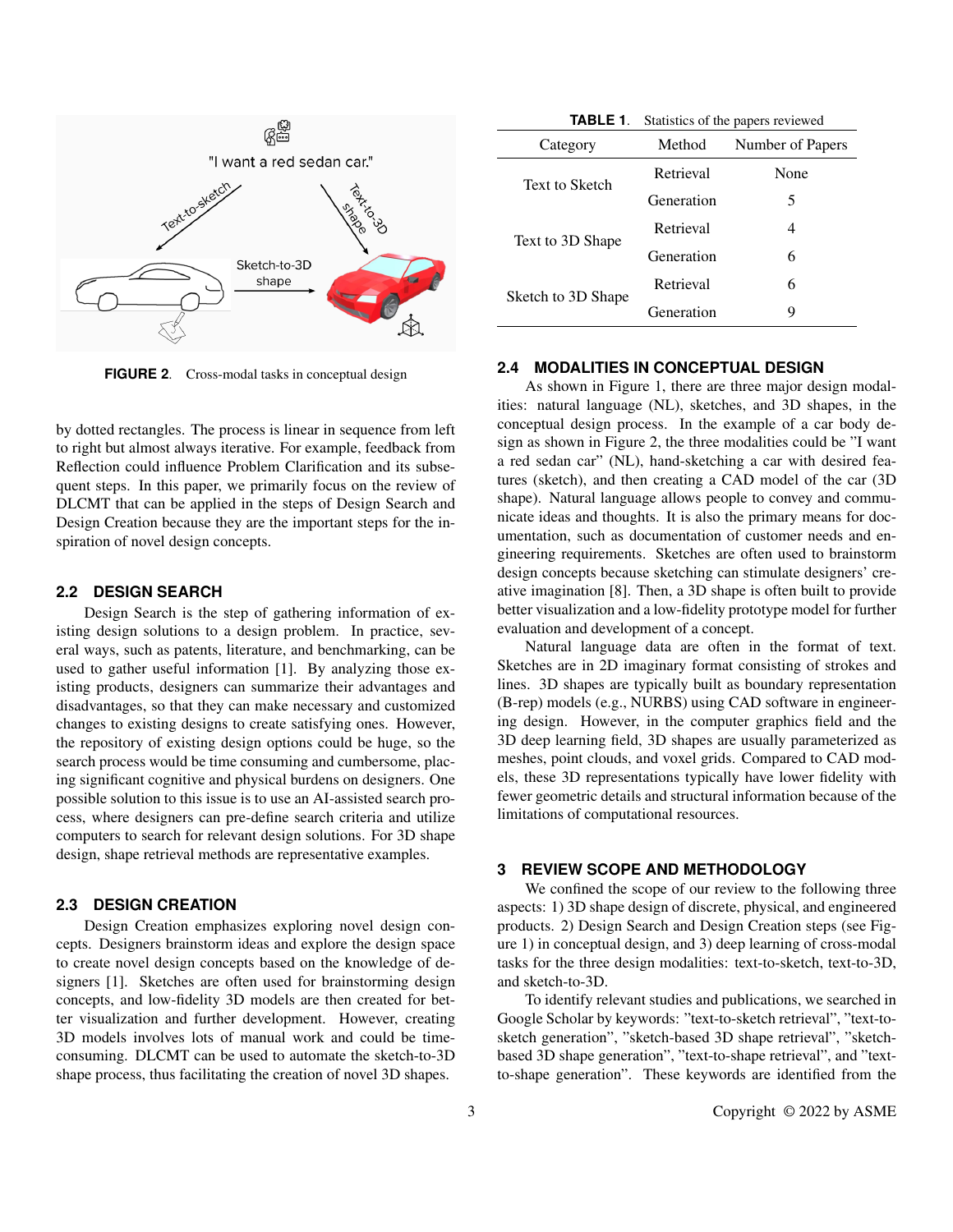existing publications. For "sketch-based 3D shape generation", it has another three commonly used names: "sketch-based 3D shape reconstruction", "sketch-based 3D shape synthesis", and "3D shape reconstruction from sketches", so we also used them in our search. The initial search yielded a large set of seed papers (more than 600). The majority of those papers are related to sketch-based 3D shape retrieval and generation, from which we picked representative papers with high citations in Google Scholar and recently published papers after the year 2020. We didn't find any work related to text-to-sketch retrieval, possibly due to the lack of interests in practical applications. For the other categories, we filtered some irrelevant papers based on the three criteria defined in the scope of the review. The statistics of the papers reviewed are summarized in Table 1. We acknowledge that the inclusion of relevant work regarding the sektch-to-3D shape may not cover all areas, so it leaves a more comprehensive review task for our future work. However, this paper initiates the first step towards a comprehensive review of all relevant research on DLCMT that could be beneficial to the conceptual design of product shapes.

#### **4 REVIEW RESULTS 4.1 METHODS FOR DESIGN SEARCH**

In this section, we summarize our review related to text-to-3D and sketch-to-3D shape retrieval.

**4.1.1 TEXT-TO-3D SHAPE RETRIEVAL** There has been only a little research on text-driven 3D content search. For the state-of-the-art methods, learning a joint embedding for text and 3D shapes is a common strategy.

Chen et al. [9] constructed a joint embedding of text and 3D shapes by using a convolution neural network (CNN) + recurrent neural network (RNN) encoder on text and a 3D-CNN encoder on 3D voxel shapes. A triplet loss was applied and learning by association was used to align the embedded representations of text and 3D shapes. They also introduced two datasets: 1) ShapeNet [10] (chairs and tables only) with a natural language description and 2) geometric primitives with synthetic text descriptions. However, the computational cost caused by the cubic complexity of 3D voxels limits this method to the machine learning of low-resolution voxels. Consequently, the learned joint representations will have a low discriminative ability. Han et al. [11] built a *Y* <sup>2</sup>*Seq*2*Seq* network architecture using a Gated Recurrent Unit (GRU) to encode features of multiple-view images to represent the shape. To obtain the joint embedding of text and sketches, they trained the network using both intermodality and intramodality reconstruction losses, in addition to the triplet loss and classification loss. Therefore, the proposed network could learn more discriminative representations than [9]. Tang et al. [12] proposed to incorporate part-level information of 3D

shapes represented by point clouds. They applied a shape encoder with a pre-trained point-based segmentation network [13] to learn part embedding and a bidirectional GRU text encoder to learn word embedding. An alignment-based cross-attention module was then used to predict a pair of symmetrical formulations (i.e., shape-text and text-shape) to achieve the matching of parts with words.

The methods mentioned above need to use complex attention mechanisms or losses to learn the joint embedding. To avoid these complexities, using large batch contrasive learning, Ruan et al. [14] proposed a tri-modal learning scheme, which achieved state-of-the-art text-to-shape retrieval. The scheme consists of a 3D CNN voxel shape encoder, a bidirectional GRU (Bi-GRU) text encoder, and a multi-view CNN image encoder. The embedding vectors of the voxel shape, text, and image are aligned in a latent space. Then, a bidirectional contrastive loss was minimized to learn effective representations of shape, text, and image.

**4.1.2 SKETCH-TO-3D SHAPE RETRIEVAL** Wang et al. [15] proposed to learn feature representations for sketchto-3D shape retrieval, which avoided computing multiple views of a 3D model. They applied two Siamese CNNs for views of 3D shapes and sketches, respectively, and a loss function defined on the within-domain and cross-domain similarities. To reduce the discrepancies between the sketch features and the 3D shape features, Zhu et al. [16] built a pyramid cross-domain neural network of sketches and 3D shapes. They used the network to establish a many-to-one relationship between the sketch features and a 3D shape feature. The learned features of 3D shapes and sketches were used for retrieval. Dai et al. [17] proposed a novel deep correlated holistic metric learning method with two distinct neural networks for sketch and 3D shape. Such a deep learning method mapped features from both domains into one feature space. In the construction of its loss function, both discriminative loss and correlation loss were used to increase the discrimination of features within each domain and the correlation between domains.

In the methods mentioned above, deep metric learning [18] was applied to mitigate the modality discrepancy between the sketch and the 3D shape. There are also methods studying how to represent 3D shapes more comprehensively so that 3D shapes can better correspond to sketches. Xie et al. [19] proposed to learn a Wasserstein barycenter of CNN features extracted from the 2D projections of a 3D shape. They constructed the metric network to map sketches and the Wasserstein barycenters of 3D shapes to a common deep feature space. A discriminative loss was then formulated to learn the deep features. The deep features learned could then be used for the sketch-to-3D shape retrieval.

SHREC 2014 sketch-based 3D shape retrieval benchmark [20] was commonly used by all methods introduced above. These methods aimed to retrieve objects by coarse category-level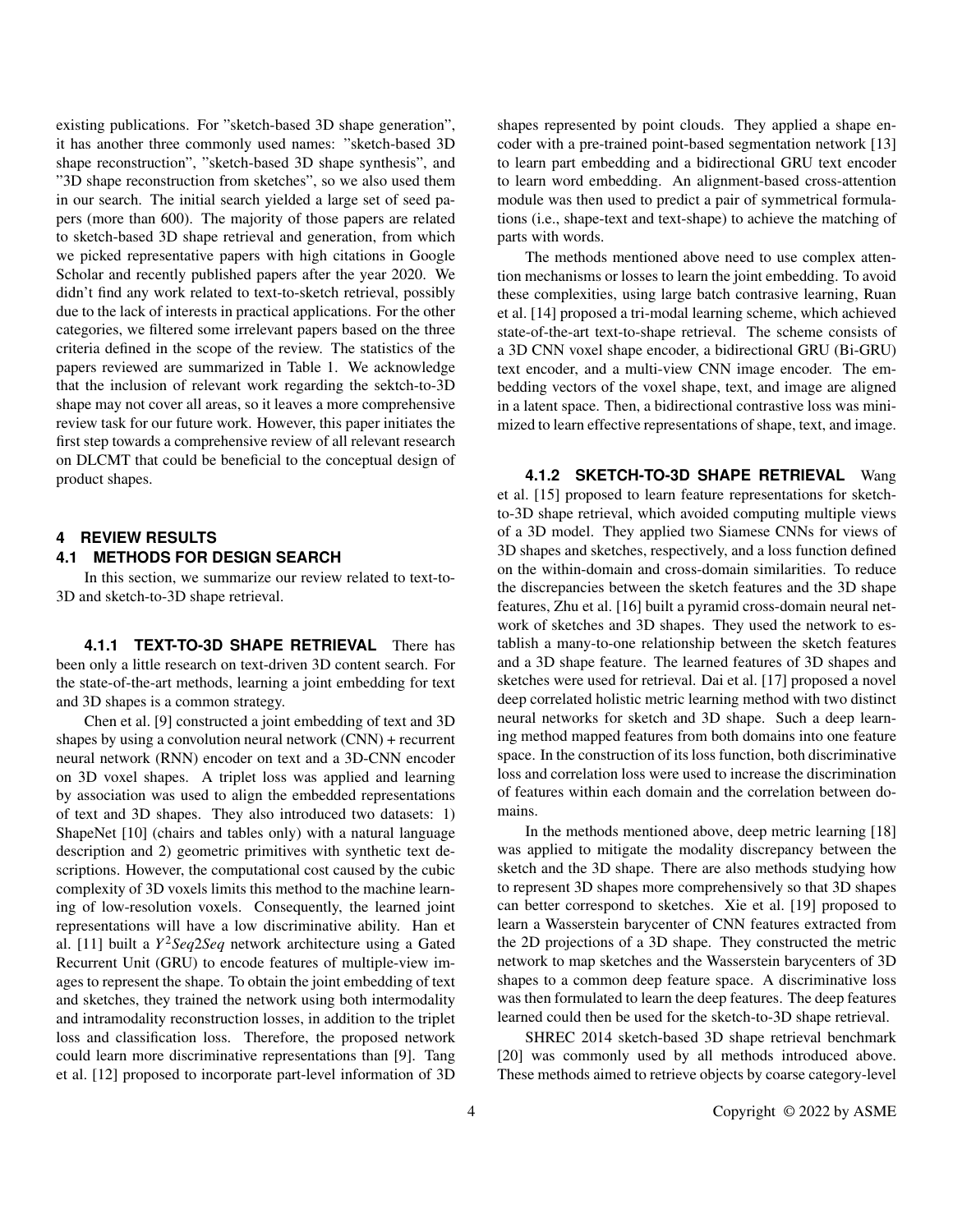retrieval of 3D shapes given an input sketch. Qi et al. [21] introduced a novel task of fine-grained instance-level sketch-to-3D shape retrieval, with the aim of retrieving one specific 3D shape that best matches the input sketch. They created a set of paired sketch-to-3D shape data of chairs and lamps from ShapeNet [10]. Then, they built a deep joint embedding learning-based model with a novel cross-modal view attention module to learn the features of sketches and 3D shapes. There is also an interest in using CAD data in 3D shape retrieval. Qin et al. [22] developed a sketch-to-3D CAD shape retrieval approach using variational auto encoder (VAE) and structural semantics. They created their training dataset by collecting 3D CAD models from local companies and obtained their six-view projections as sketch data.

#### **4.2 METHODS FOR DESIGN CREATION**

In this section, we summarize our review relevant to textto-3D shape, text-to-sketch, and sketch-to-3D shape generation methods.

**4.2.1 TEXT-TO-3D SHAPE GENERATION** Chen et al. [9] proposed a challenging task of text-to-3D shape generation. As introduced in Subsection 4.1.1, they constructed a joint embedding of text and 3D shape and used it for text-to-3D shape retrieval task. Furthermore, they combined the joint embedding model with a conditional Wasserstein GAN (WGAN) [23] framework, which enables the generation of colored voxel shapes in low resolution  $(32<sup>3</sup>)$ . To resolve this low-resolution issue, Fukamizu et al. [24] proposed a two-stage method that can first generate a low-resolution shape  $(32<sup>3</sup>)$ , which roughly reflected a given text (Stage I), and then generated a high-resolution  $(64^3)$ shape reflecting the detail of the text (Stage II). Stage I was built based on [9] and in Stage II, a new network model was built based on StackGAN [25]. Li et al. [26] proposed to use class labels to guide the generation of 3D voxel shapes with the assumption that shapes with different labels (e.g., chairs and tables) have different characteristics. They added an independent classifier to the WGAN framework to guide the training process. The classifier could be trained together with the generator to enable more distinctive class features in the generated 3D shapes.

The methods introduced above only support the generation of 3D shapes in individual ShapeNet [10] categories (e.g., the chair category or the table category). Generalization of these methods remains challenging due to the unavailability and limited size of paired data of 3D shapes and text description. To improve the ability of generalization, some methods try to utilize some pretrained models (e.g., Contrastive Language-Image Pre-Training (CLIP) [27]) and zero-shot learning techniques. Sanghi et al. [28] proposed a method called CLIP-forge, which could generate 3D voxel shapes from text descriptions for ShapeNet objects. It required training data (i.e., rendered images, voxel shapes, query points, and occupancies) obtained from ShapeNet

3D shapes without text labels. They first learned an encoding vector of a 3D geometry and then learned a normalizing flow model [29] of that encoding vector conditioned on a CLIP feature embedding. However, CLIP-Forge cannot be well generalized outside ShapeNet categories. Chu [30] proposed a method consisting of a generator, a scorer, and an optimization loop using a genetic algorithm to optimize 3D geometry. The objective function of the optimization was to maximize the CLIP score obtained from the rendered images of 3D surfaces. This method could generate 3D shapes and 2D renders at different view angles for a wide range of categories beyond ShapeNet data. Jain et al. [31] combined Neural Radiance Field (NeRF) [32] with an image-text loss from CLIP to form Dream Fields. A Dream Field is a neural 3D representation that can return a rendered 2D image given a desired viewpoint. After training, the method could generate colored 3D neural geometry from text prompts without using 3D shape data, resulting in a better generalization ability.

#### **4.3 TEXT-TO-SKETCH GENERATION**

Sketches could inspire design ideas and text-to-sketch tools could help designers efficiently capture fleeting design inspirations. The generation of images from text descriptions (i.e., textto-image synthesis/generation) has seen greatly progressed recently [33]. Unlike text-to-image generation, text-to-sketch synthesis is more challenging, and can only rely on rigid edge/stroke information without color features (i.e., pixel values) in an image [34].

Text2Sketch [35] applied a Stagewise-GAN to encode human face attributes identified from text descriptions and transforms those attributes into sketches, which was trained on a manually annotated dataset of text-face sketches. Although the method was applied in face recognition instead of product design, it is worth being introduced here because the method is inspiring and could be applied to the design domain if a different dataset is used. Yuan et al. [34] constructed a bird sketch dataset by modifying the Caltech-UCSD Birds (CUB) dataset [36], based on which they trained a novel GAN-based model, called T2SGAN. The model featured a Conditional Layer-Instance Normalization module that could fuse the image features and sentence vectors, thus efficiently guiding the generation of sketches.

The methods mentioned above were developed for singleobject sketch synthesis, and there are also methods for multiobject generation, which could be useful for generating designs part by part. Huang et al. [37] adopted a two-step neural network: 1) a transformer-based mixture density network for the scene composer to generate high-level layouts of sketches, and 2) a sketch-RNN [38] based object sketcher to generate individual object sketches. The scene composer and the object sketcher were trained using the Visual Genome dataset [39] and the "Quick, Draw!" dataset [40], respectively. Since different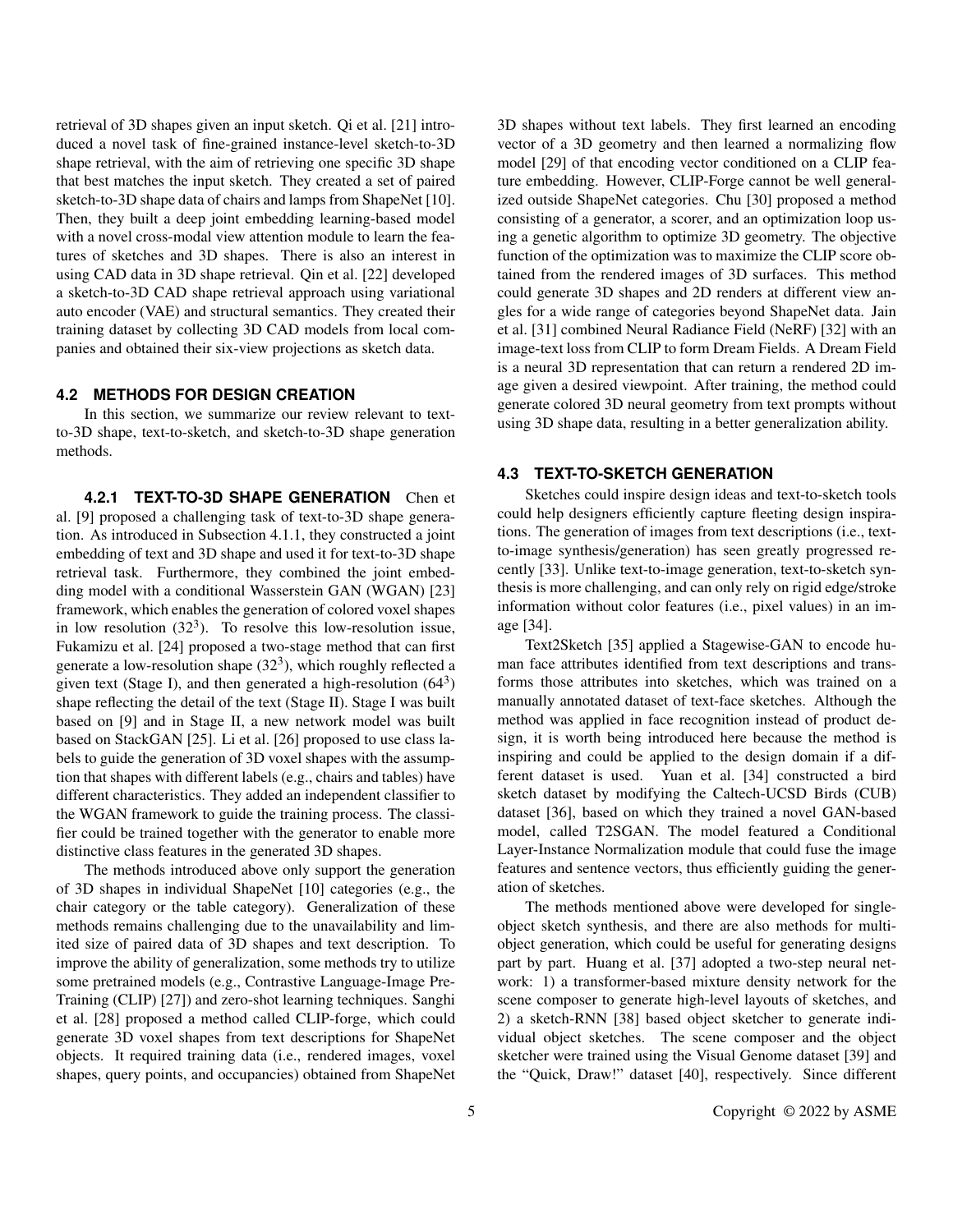datasets of text and sketches can be used, this method helped avoid the requirement for paired data of text description and sketches of an object. Based on their previous work, Huang et al. [41] took a further step and proposed an interactive sketch generation system called Scones. It used a Composition Proposer to propose a scene-level composition layout of objects and an Object Generator to generate individual object sketches. Bhunia et al. [42] introduced a network architecture consisting of a part locator network and a part sketcher network to generate realistic creative sketches. The part locator networks, composed of two graph-aware transformer encoders and a Gaussian mixture model decoder, were used to capture the coarse structure of a sketch by predicting the position of the box including one part of the whole sketch. The part sketcher network then took the predicted box locations and generated the final sketch using a standard GAN architecture. The network was trained on a dataset [43] that contains birds and creatures.

#### **4.3.1 SKETCH-TO-3D SHAPE GENERATION**

There are mainly two paradigms for 3D shape reconstruction from 2D sketches: the geometric-based method and the learning-based method. Sketch-based interfaces for modeling (SBIM) is the major branch of geometric-based methods [44] and we do not review this line of work in light of the review scope. We also excluded some methods that apply deep learning techniques but require predefined geometric models to guide 3D reconstruction, such as the methods presented in [45, 46]. We focus on reviewing the end-to-end deep learning-based methods.

Sketch-to-3D shape generation without any predefined geometric models was initialized by Lun et al. [47]. They proposed an encoder-multiview-decoder architecture that can extract the depth and normal maps from a single sketch or multiple sketches, and output a 3D shape in point clouds. The resulting point-cloud representation can be converted to a polygon mesh for better visualization. Similarly, Nozawa et al. [48] extracted the depth and mask information from a single input sketch by an encoderdecoder network. Then a lazy learning [49] method was performed to find similar samples in the dataset to synthesize a 3D shape represented by point clouds. Later, Nozawa et al. [50] extended that method by changing the architecture with a combination of GAN and lazy learning. Delanoy et al. [51] proposed an interactive sketch-to-3D generations system. They used a CNN to transform sketches to 3D voxel shapes, and another CNN as an updater to update the predicted 3D shape while the user is providing more sketches. Su et al. [52] applied an encoder-decoder network to predict normal maps from sketches and optional input of user-specified normal samples. Those methods can only deal with 3D shape generation from sketches within a specific category. To improve generality, Li et al. [53] introduced an intermediate CNN layer to model the direction of dense curvature. They also used an additional output confidence map along with the depth and normal maps extracted using CNNs. They trained the network based on a variety of categories (e.g., fishes, birds, and human characters), which can then output 3D mesh shapes. Using meshes as the 3D representation for deep learning methods is challenging, but the quality of the resulting 3D shapes is better than that of using point clouds and voxels.

The methods introduced above have to be trained using supervised learning, which means that the training data must be pairs of sketches and 3D shapes (i.e., labeled data). Wang et al. [54] proposed an unsupervised learning method for sketchto-3D shape reconstruction. They embedded unpaired sketches and rendered images from 3D shapes to a common latent space by training an adaption network via autoencoder with adversarial loss. During the inference of 3D shapes from sketches, they retrieved several nearest-neighboring 3D shapes from the training dataset as prior knowledge for a 3D GAN to generate new 3D shapes that best match the input sketch. This method can only output very coarse 3D voxel shapes but provides an interesting idea based on unsupervised learning for sketch-to-3D shape generation.

Besides the usage of general 3D shape representations (i.e., point clouds, voxels, and meshes), there are other 3D representations used in this application. For example, Smirnov et al. [5] proposed a novel deformable parametric template composed of Coon patches that can be easily fitted into a conventional CAD modeling pipeline. The resulting 3D shapes can be easily converted to NURBS representation, allowing edits in CAD software. Guillard et al. [6] proposed a pipeline for reconstructing and editing 3D shapes in DeepSDF [55] format from 2D sketches using an encoder-decoder architecture, which can output highquality mesh shapes.

#### **5 DISCUSSION**

In this section, we start our discussion on 3D representations in DLCMT methods and their ability of generalization. We then discuss how DLCMT can facilitate human-centered design and how to apply DLCMT methods in engineering conceptual design. Finally, we summarize the challenges and propose research questions to be answered in this field.

#### **5.1 3D REPRESENTATIONS IN DLCMT METHODS**

3D shapes with high visual quality and rich geometric details can help designers better understand a design concept. Voxel grids, point clouds, and meshes are the most commonly used representations for 3D geometry. Similar to the pixels of images, voxel grids are naturally adapted to convolutional neural network (CNN) model, which is the major reason for its prevalence in 3D geometry learning research. The majority of the studies we reviewed uses voxels for 3D shape representation [9,11,14,23,24,26,28,51,54]. Voxel shapes are usually needed to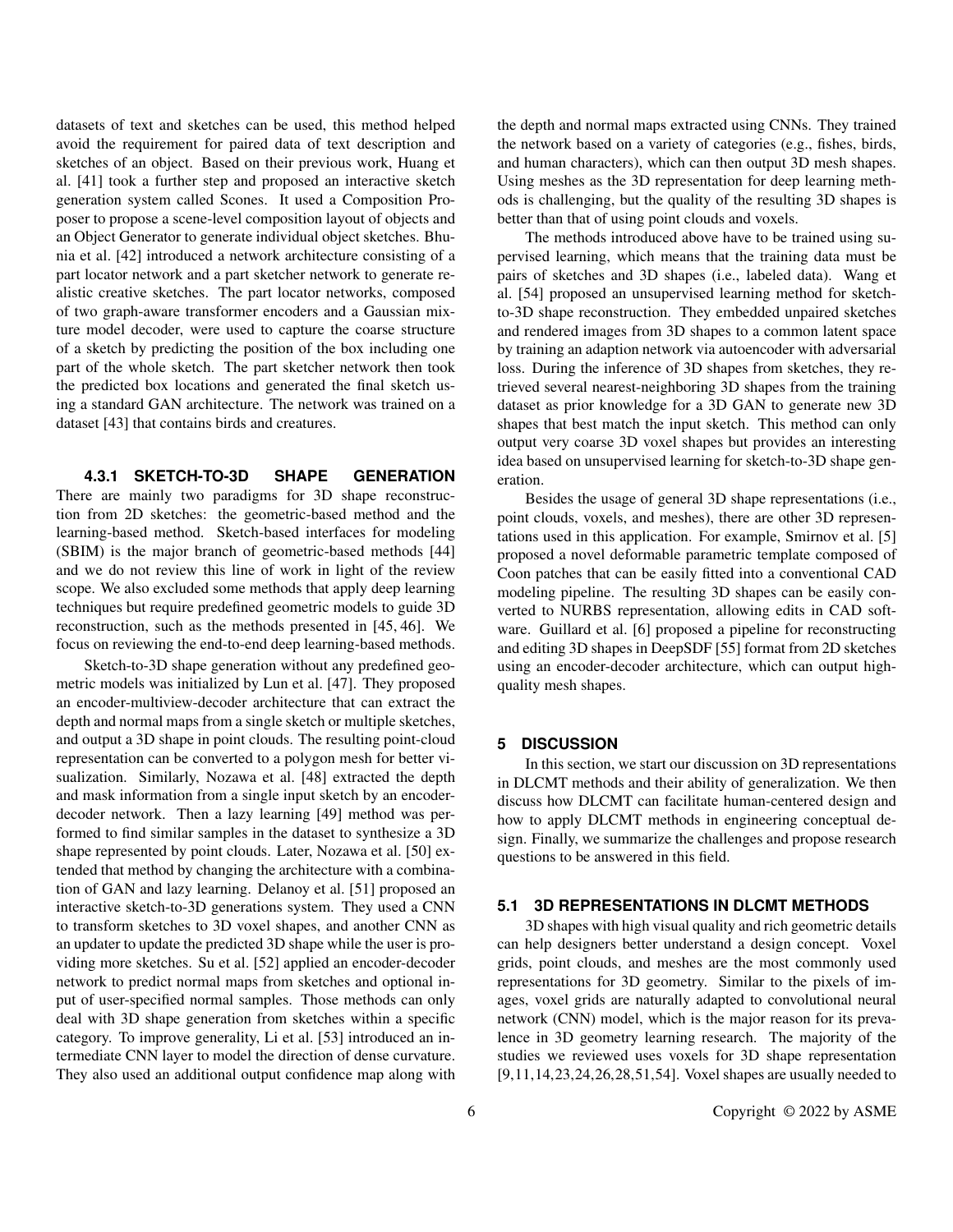| 3D Representation | Pros                                                                                                                                                                                                                                   | Cons                                                                                                                                                                                                                                                                        |
|-------------------|----------------------------------------------------------------------------------------------------------------------------------------------------------------------------------------------------------------------------------------|-----------------------------------------------------------------------------------------------------------------------------------------------------------------------------------------------------------------------------------------------------------------------------|
| Voxel grids       | The data structure in fourth-order tensor makes it easy to<br>be adapted in 3D convolution operations                                                                                                                                  | Low visual quality<br>High computational cost because the number of the 3D<br>representation parameters scale with the increase of<br>spatial resolution in cubes<br>Cannot be directly used in engineering analyses (e.g.,<br>the FEA analyses) for performance evaluation |
| Point clouds      | Compatible with the output data format of common<br>scanning software<br>Compact for data storage and management                                                                                                                       | Low visual quality<br>No detailed geometric information about relationships<br>between points making it hard to convert to meshes<br>Cannot be directly used in engineering analyses (e.g.,<br>the FEA analyses) for performance evaluation                                 |
| <b>Meshes</b>     | High visual quality<br>$\bullet$<br>Compact for data storage and management<br>Widely-accepted 3D representation in computer graphics<br>Compatible with downstream engineering software<br>requirements such as the FEA and CFD tools | Discrete and disordered elements make it challenging to<br>be processed by deep learning methods                                                                                                                                                                            |

**TABLE 2**. Comparison of pros and cons of the three representations to deep learning methods

converted to mesh shapes for better visualization. However, the transformed mesh shapes will look coarse if the resolution of the voxel shapes is low. This could negatively influence the subjective evaluation of the shape of a design concept, and the design concept might be overlooked by designers. An intuitive way to improve the resolution of the resulting 3D voxel shapes is to use high-resolution training data, but this may not be feasible due to the limited computing resources for training the neural network. Fukamizu et al. [24] provided a two-stage strategy to synthesize high resolution 3D voxel shapes from natural language, which could be an inspiring method for dealing with low resolution issues. Point clouds [12, 13, 47, 48, 50] are more efficient in representing 3D objects, but do not cover geometric details. For example, it does not encode the relationship between points and the resulting topology of an object, leading to a challenging conversion to meshes. Using meshes [53] for 3D representation could generally alleviate the low visual quality and data storage problems, but, in the meantime, it is challenging to prepare meshes for deep learning methods due to their discrete face structures and unordered elements. Please see Table 2 for the pros and cons of applying those three representations to deep learning methods.

In addition to the above three representations, there are a few new 3D representations that are promising to handle the trade-off between the effectiveness of training neural networks and the quality of the resulting 3D shapes. Neural Radiance Field (NeRF) [31, 32] is a method for generating novel views of scenes or objects. NeRF can take a set of input images of an object and render the complete object by interpolating between the images. NeRF is topology-free and can be sampled at high spatial resolutions. However, 3D shapes represented by NeRF are "hidden in the black box" and we can only observe it by images rendered from different viewpoints. The deep implicit

field [6, 55] represents a shape's surface by a continuous volumetric field, encoding a shape's boundary as the zero-level set of the learned implicit 3D shape function. It is a promising representation for high-resolution 3D shapes, but requires fewer data storage. However, all the 3D representations mentioned above (i.e., voxels, point clouds, meshes, NeRF, and deep implicit field) are generally not adapted to CAD software. This often brings about compatibility issues that could impede downstream editing and engineering analyses of the generated 3D shapes. To solve these issues, there are typically two ways. One way is to convert them to CAD models (e.g., converting STL/OBJ meshes to B-Rep solids). Another way is to handle the CAD shape data directly in deep learning models. CAD datasets [22, 56–58] and deep learning methods based on uni-modal CAD data [59–63] have recently been introduced. Deep learning of uni-modal CAD data is still an underexplored field, and DLCMT using such a data format [5] turns out to be a promising research direction.

#### **5.2 GENERALIZATION OF DLCMT METHODS**

In engineering design applications, a deep learning method can be effective in one design object but may not be easily applied to other design objects, because many deep learning methods are developed based on available training data in one design domain. It could be challenging for deep learning methods to generalize to multiple design problems. Seeking a generalization of applying DLCMT in engineering design could be even challenging due to the unavailability of data pairs between 3D shapes and their corresponding text descriptions or sketches. Some methods utilize transfer learning techniques (e.g. zero shot learning) [28,30,31] or specially designed neural network architectures to improve generalization, which could be good references for the design community.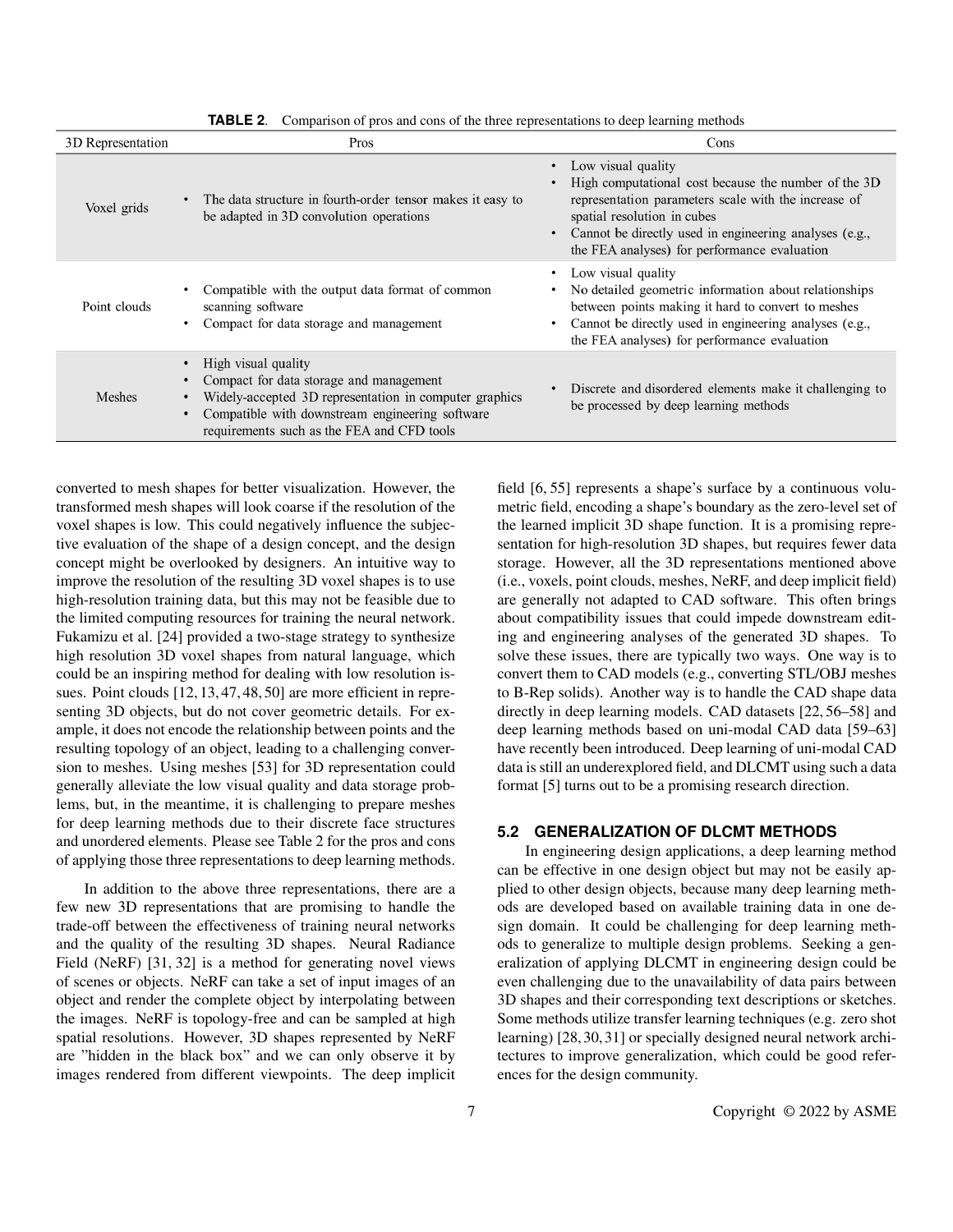#### **5.3 INCORPORATING HUMAN INPUTS INTO DEEP LEARNING-AIDED DESIGN PROCESSES**

In general, deep learning methods (e.g., VAEs and GANs) could generate new data that are not seen in the training data set, but are still based on interpolation within the boundary of the training data. Therefore, the new designs generated still share great similarities with the existing ones. Recently, efforts have been spent on developing new network architectures to enable deep-learning models' extrapolating capabilities, and thus can generate true novel designs [64, 65]. However, despite advances in model development, one observation is that human input and interaction are not much emphasized in the deep learning-aided design process [3]. Burnap et al. [66] pointed out that a human's perception of the quality of the generated design concepts is often not in correspondence with their numerical performance measures. The reason could be that in most deep learning-aided design processes, designers can only passively select the preferred design concepts from a set of computer-generated design options. There is a need to actively involve designers and/or users in the data-driven design process [3, 7]. There have been some efforts on this recently. For example, the method shown in [67] allows users to manipulate the latent space vectors learned by a GAN model to create preferred design options. We argue that a more intuitive and natural way to actively interact with humans is through natural language or sketches, and DLCMT could play a role in this regard in transferring one modality to another (e.g., text to 3D shape and sketch to 3D shapes). As computers can propose novel designs beyond the human's imagination, designers could learn from computers. On the other hand, designers can continuously supplement new design ideas during the interaction to guide computers to generate creative and feasible design concepts that meet the requirements of aesthetics, functionality, and manufacturability.

#### **5.4 APPLYING DLCMT TO ENGINEERING DESIGN**

The majority of the DLCMT literature is from computer graphics or computer vision communities, with only one sketchto-3D retrieval work focusing on design research [22]. Similarly, there are only a few studies (e.g., [68–71]) on unimodal 3D shape synthesis from the engineering design community. Regenwetter et al. [3] state that 3D synthesis works are less relevant to engineering design because they focus more on visual appearance, instead of functional performance or manufacturability. We agree that engineering performance and manufacturability should be considered in engineering design research. But, we argue that 3D shape synthesis methods could be beneficial to the product shape design in conceptual design and should receive more attentions from the design community.

On the other hand, focusing on design synthesis or retrieval, DLCMT could be applied to engineered product shape design, but they still have a less emphasis on engineering performance of the product. For example, using text-to-3D shape methods, a user said that "I want an SUV with low fuel consumption". The method could generate an SUV car shape for the user, but no engineering performance is considered. We might ask a question: how can we make the computer understand that text description and translate it to a primitive SUV car shape with account for the engineering performance, such as drag coefficient? Therefore, how to integrate engineering performance evaluation, e.g. surrogate modeling, into DLCMT to enable shape design taking into account the engineering performance of the product could be an interesting research direction. Similarly, it is also worth exploring how other aspects (e.g., manufacturability) of engineering design can be counted when applying DLCMT to engineering design. To facilitate such applications, we encourage proposals of cross-modal datasets with corresponding engineering performance and manufacturability analysis of the designs (e.g., sketch-to-3D shape dataset with engineering performance of the 3D shapes).

#### **5.5 CHALLENGES AND RESEARCH QUESTIONS**

As discussed above, our review of the current state-of-the-art DLCMT reveals opportunities to use these methods for humancentered product shape design in the conceptual design stage. In addition, these methods have the potential to accelerate the democratization of the product design process, which allows ordinary people to get involved in personalized design [72]. This could also be a good opportunity to develop education tools for design education and training junior design engineers.

Challenges coexist with opportunities. First, there is a deficiency of multi-modality data of engineered products. Data is the fuel for deep learning-based design methods. We encourage the sharing and publishing of 3D shape datasets of engineered products paired with the data collected from customer needs analysis, engineering performance, and manufacturability. Such datasets could greatly promote the verification and validation of existing DLCMT methods and the development of new DLCMT methods for engineering design. Second, choosing the most appropriate 3D representation compatible with the adopted deep learning technique is still a challenging task. It involves considerations of data availability, data preprocessing, computational cost, visual quality of the resulting 3D shapes, data postprocessing, and the ability to adapt to later design stages. Third, integrating DL-CMT with engineering performance evaluation and the analysis of manufacturability of the resulting designs poses new challenges. Lastly, the challenge in generalizing DLCMT methods couples with other challenges, and requires a community-wide effort to share data sets, create data repositories, define benchmark problems, and develop testing standards. Based on these challenges, we propose the following research questions (RQs) pointing to future research directions, in the hope of arousing a greater discussion within the engineering design community.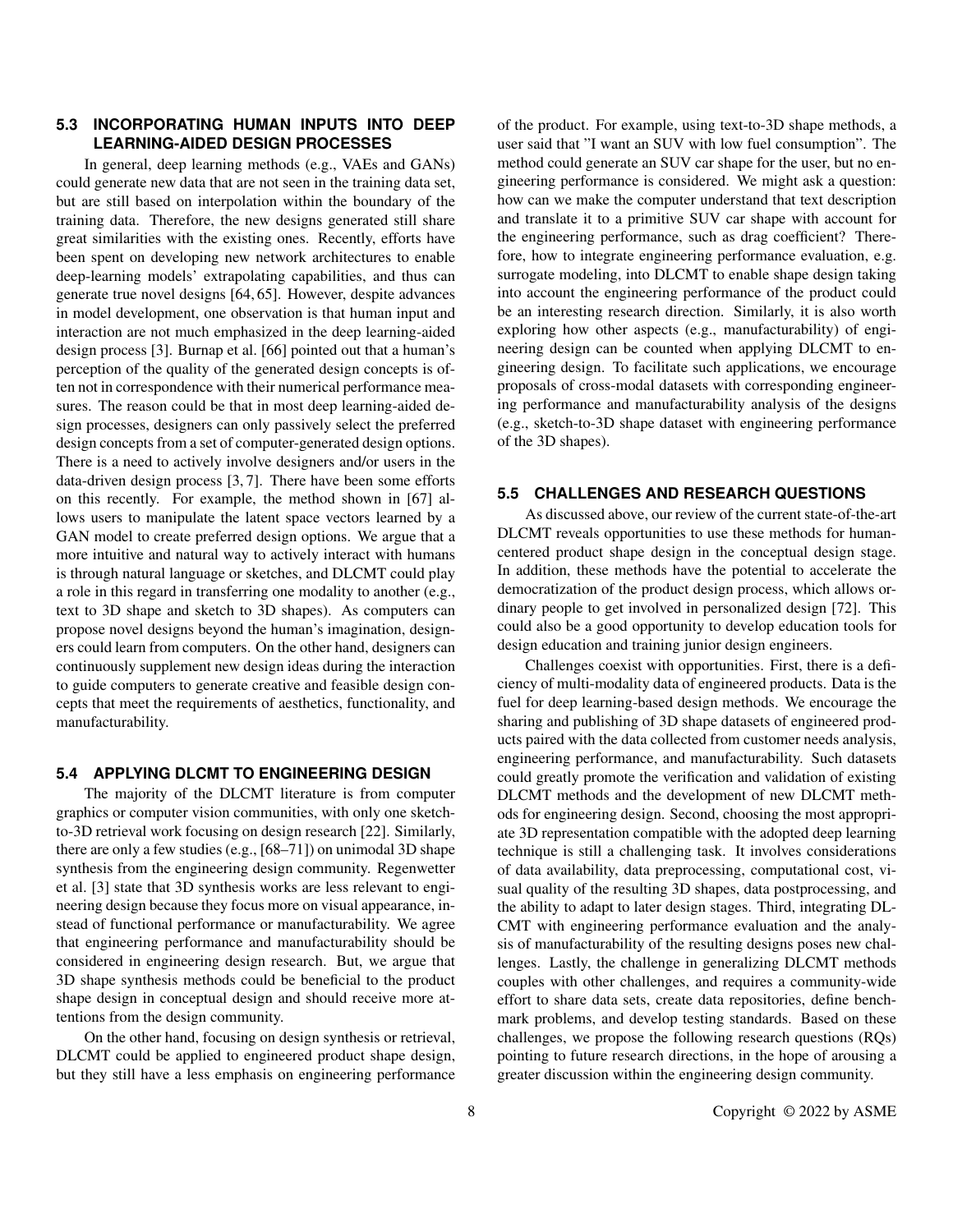- RQ1: DLCMT has the potential to facilitate human-centered design, but what are the possible ways to maximize human involvement and stimulate their design creativity at the human-AI interface?
- RQ2: With the establishment of human-AI interaction in conceptual design based on DLCMT, how could the co-evolution between human and AI look like?
- RQ3: Since DLCMT can shorten the cycle of generating 3D shapes and even connect to the downstream engineering analyses and manufacturing requirements, then how could the information coming from the later design stages influence the regeneration of 3D shape concepts, and thereby a designer's decisions?
- RQ4: What are the guidelines for selecting the most appropriate data representations in DLCMT?
- RQ5: To what extent can the generalizability and transferability of the latent representation of multi-modality data learned from DLCMT be across different product shape categories?

#### **6 CLOSING REMARKS**

In this paper, we reviewed deep learning of cross-modal tasks (DLCMT), including text-to-sketch, text-to-3D shape, and sketch-to-3D shape retrieval and generation methods, for the conceptual design of product shapes. Those methods could be applied in the Design Search and Design Creation steps of the conceptual design. Different from other deep learning methods applied in engineering design, DLCMT allows human inputs of texts and sketches, which reflect designers' and/or user's preferences. As designers can be more actively involved in such a design process, human-computer interaction and collaboration are promoted, thereby it has a great potential to improve humancentered conceptual design of products compared to traditional design automation methods and computer-aided design methods. DLCMT could also facilitate the engineering design education and democratization of product development by allowing intuitive inputs (e.g., texts descriptions and sketches).

With the attempt of applying new 3D data representations in DLCMT and the availability of more public datasets, opportunities open up for the development of new DLCMT methods. However, the deficiency of training datasets, trade-off in the choice of representations of 3D shapes, lack of consideration of engineering performance and manufacturability, and the ability of generalization still challenge the design community to apply DLCMT to engineering design. We would like to encourage attentions and efforts from the design community.

In our future work, we will continue the review and conduct a more comprehensive analysis of the relevant work on DLCMT. We hope that this review effort could facilitate the discussion and attract more attention of design researchers in utilizing DL-CMT to improve the human-centered conceptual design of product shapes and beyond.

#### **ACKNOWLEDGMENT**

The authors gratefully acknowledge the financial support from the National Science Foundation through the award 2207408.

#### **REFERENCES**

- [1] Ulrich, K. T., 2003. *Product design and development*. Tata McGraw-Hill Education.
- [2] Chakrabarti, A., Shea, K., Stone, R., Cagan, J., Campbell, M., Hernandez, N. V., and Wood, K. L., 2011. "Computerbased design synthesis research: an overview". *Journal of Computing and Information Science in Engineering, 11*(2).
- [3] Regenwetter, L., Nobari, A. H., and Ahmed, F., 2021. "Deep generative models in engineering design: A review". *arXiv preprint arXiv:2110.10863*.
- [4] Liu, Z., Lin, Y., and Sun, M., 2020. *Cross-Modal Representation*. Springer Singapore, Singapore, pp. 285–317.
- [5] Smirnov, D., Bessmeltsev, M., and Solomon, J., 2019. "Learning manifold patch-based representations of manmade shapes". *arXiv preprint arXiv:1906.12337*.
- [6] Guillard, B., Remelli, E., Yvernay, P., and Fua, P., 2021. "Sketch2mesh: Reconstructing and editing 3d shapes from sketches". *arXiv preprint arXiv:2104.00482*.
- [7] Mountstephens, J., and Teo, J., 2020. "Progress and challenges in generative product design: A review of systems". *Computers, 9*(4), p. 80.
- [8] Menezes, A., and Lawson, B., 2006. "How designers perceive sketches". *Design studies, 27*(5), pp. 571–585.
- [9] Chen, K., Choy, C. B., Savva, M., Chang, A. X., Funkhouser, T., and Savarese, S., 2018. "Text2shape: Generating shapes from natural language by learning joint embeddings". In Asian conference on computer vision, Springer, pp. 100–116.
- [10] Chang, A. X., Funkhouser, T., Guibas, L., Hanrahan, P., Huang, Q., Li, Z., Savarese, S., Savva, M., Song, S., and Su, H., 2015. "Shapenet: An information-rich 3d model repository". *arXiv preprint arXiv:1512.03012*.
- [11] Han, Z., Shang, M., Wang, X., Liu, Y.-S., and Zwicker, M., 2019. "Y2seq2seq: Cross-modal representation learning for 3d shape and text by joint reconstruction and prediction of view and word sequences". In Proceedings of the AAAI Conference on Artificial Intelligence, Vol. 33, pp. 126–133.
- [12] Tang, C., Yang, X., Wu, B., Han, Z., and Chang, Y., 2021. "Part2word: Learning joint embedding of point clouds and text by matching parts to words". *arXiv preprint arXiv:2107.01872*.
- [13] Qi, C. R., Su, H., Mo, K., and Guibas, L. J., 2017. "Pointnet: Deep learning on point sets for 3d classification and segmentation". In Proceedings of the IEEE conference on computer vision and pattern recognition, pp. 652–660.
- [14] Ruan, Y., Lee, H.-H., Zhang, K., and Chang, A. X., 2022.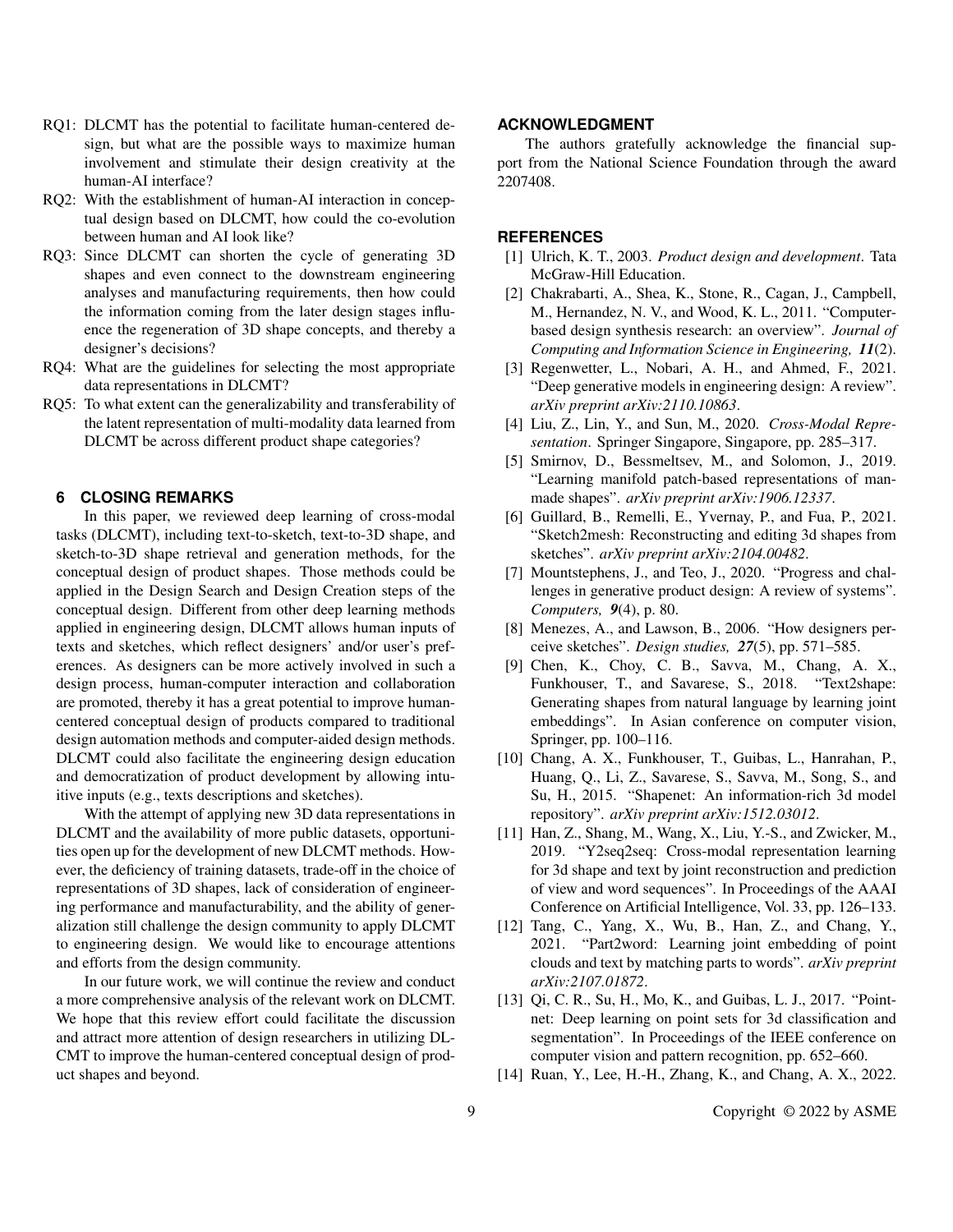"Tricolo: Trimodal contrastive loss for fine-grained text to shape retrieval". *arXiv preprint arXiv:2201.07366*.

- [15] Wang, F., Kang, L., and Li, Y., 2015. "Sketch-based 3d shape retrieval using convolutional neural networks". In Proceedings of the IEEE Conference on Computer Vision and Pattern Recognition, pp. 1875–1883.
- [16] Zhu, F., Xie, J., and Fang, Y., 2016. "Learning crossdomain neural networks for sketch-based 3d shape retrieval". In Proceedings of the AAAI conference on artificial intelligence, Vol. 30.
- [17] Dai, G., Xie, J., and Fang, Y., 2018. "Deep correlated holistic metric learning for sketch-based 3d shape retrieval". *IEEE Transactions on Image Processing, 27*(7), pp. 3374– 3386.
- [18] Kaya, M., and Bilge, H. Ş., 2019. "Deep metric learning: A survey". *Symmetry, 11*(9), p. 1066.
- [19] Xie, J., Dai, G., Zhu, F., and Fang, Y., 2017. "Learning barycentric representations of 3d shapes for sketch-based 3d shape retrieval". In Proceedings of the IEEE Conference on Computer Vision and Pattern Recognition, pp. 5068– 5076.
- [20] Li, B., Lu, Y., Li, C., Godil, A., Schreck, T., Aono, M., Burtscher, M., Fu, H., Furuya, T., Johan, H., et al., 2014. "Shrec'14 track: Extended large scale sketch-based 3d shape retrieval". In Eurographics workshop on 3D object retrieval, Vol. 2014, pp. 121–130.
- [21] Qi, A., Gryaditskaya, Y., Song, J., Yang, Y., Qi, Y., Hospedales, T. M., Xiang, T., and Song, Y.-Z., 2021. "Toward fine-grained sketch-based 3d shape retrieval". *IEEE Transactions on Image Processing, 30*, pp. 8595–8606.
- [22] Qin, F., Qiu, S., Gao, S., and Bai, J., 2022. "3d cad model retrieval based on sketch and unsupervised variational autoencoder". *Advanced Engineering Informatics, 51*, p. 101427.
- [23] Arjovsky, M., Chintala, S., and Bottou, L., 2017. "Wasserstein generative adversarial networks". In International conference on machine learning, PMLR, pp. 214–223.
- [24] Fukamizu, K., Kondo, M., and Sakamoto, R., 2019. "Generation high resolution 3d model from natural language by generative adversarial network". *arXiv preprint arXiv:1901.07165*.
- [25] Zhang, H., Xu, T., Li, H., Zhang, S., Wang, X., Huang, X., and Metaxas, D. N., 2017. "Stackgan: Text to photorealistic image synthesis with stacked generative adversarial networks". In Proceedings of the IEEE international conference on computer vision, pp. 5907–5915.
- [26] Li, B., Yu, Y., and Li, Y., 2020. "Lbwgan: Label based shape synthesis from text with wgans". In 2020 International Conference on Virtual Reality and Visualization (ICVRV), IEEE, pp. 47–52.
- [27] Radford, A., Kim, J. W., Hallacy, C., Ramesh, A., Goh, G., Agarwal, S., Sastry, G., Askell, A., Mishkin, P., Clark,

J., et al., 2021. "Learning transferable visual models from natural language supervision". In International Conference on Machine Learning, PMLR, pp. 8748–8763.

- [28] Sanghi, A., Chu, H., Lambourne, J. G., Wang, Y., Cheng, C.-Y., and Fumero, M., 2021. "Clip-forge: Towards zero-shot text-to-shape generation". *arXiv preprint arXiv:2110.02624*.
- [29] Dinh, L., Sohl-Dickstein, J., and Bengio, S., 2016. "Density estimation using real nvp". *arXiv preprint arXiv:1605.08803*.
- [30] Chu, E., 2021. "Evolving evocative 2d views of generated 3d objects". *arXiv preprint arXiv:2111.04839*.
- [31] Jain, A., Mildenhall, B., Barron, J. T., Abbeel, P., and Poole, B., 2021. "Zero-shot text-guided object generation with dream fields". *arXiv preprint arXiv:2112.01455*.
- [32] Mildenhall, B., Srinivasan, P. P., Tancik, M., Barron, J. T., Ramamoorthi, R., and Ng, R., 2020. "Nerf: Representing scenes as neural radiance fields for view synthesis". In European conference on computer vision, Springer, pp. 405– 421.
- [33] Frolov, S., Hinz, T., Raue, F., Hees, J., and Dengel, A., 2021. "Adversarial text-to-image synthesis: A review". *Neural Networks, 144*, pp. 187–209.
- [34] Yuan, S., Dai, A., Yan, Z., Guo, Z., Liu, R., and Chen, M., 2021. "Sketchbird: Learning to generate bird sketches from text". In Proceedings of the IEEE/CVF International Conference on Computer Vision, pp. 2443–2452.
- [35] Wang, Y., Chang, L., Cheng, Y., Jin, L., Cheng, Z., Deng, X., and Duan, F., 2018. "Text2sketch: Learning face sketch from facial attribute text". In 2018 25th IEEE International Conference on Image Processing (ICIP), IEEE, pp. 669– 673.
- [36] Wah, C., Branson, S., Welinder, P., Perona, P., and Belongie, S., 2011. "The caltech-ucsd birds-200-2011 dataset".
- [37] Huang, F., and Canny, J. F., 2019. "Sketchforme: Composing sketched scenes from text descriptions for interactive applications". In Proceedings of the 32nd annual ACM symposium on user interface software and technology, pp. 209–220.
- [38] Ha, D., and Eck, D., 2017. "A neural representation of sketch drawings". *arXiv preprint arXiv:1704.03477*.
- [39] Krishna, R., Zhu, Y., Groth, O., Johnson, J., Hata, K., Kravitz, J., Chen, S., Kalantidis, Y., Li, L.-J., Shamma, D. A., et al., 2017. "Visual genome: Connecting language and vision using crowdsourced dense image annotations". *International journal of computer vision, 123*(1), pp. 32– 73.
- [40] Jongejan, J., Rowley, H., Kawashima, T., Kim, J., and Fox-Gieg, N., 2016. "The quick, draw!-ai experiment". *Mount View, CA, accessed Feb, 17*(2018), p. 4.
- [41] Huang, F., Schoop, E., Ha, D., and Canny, J., 2020.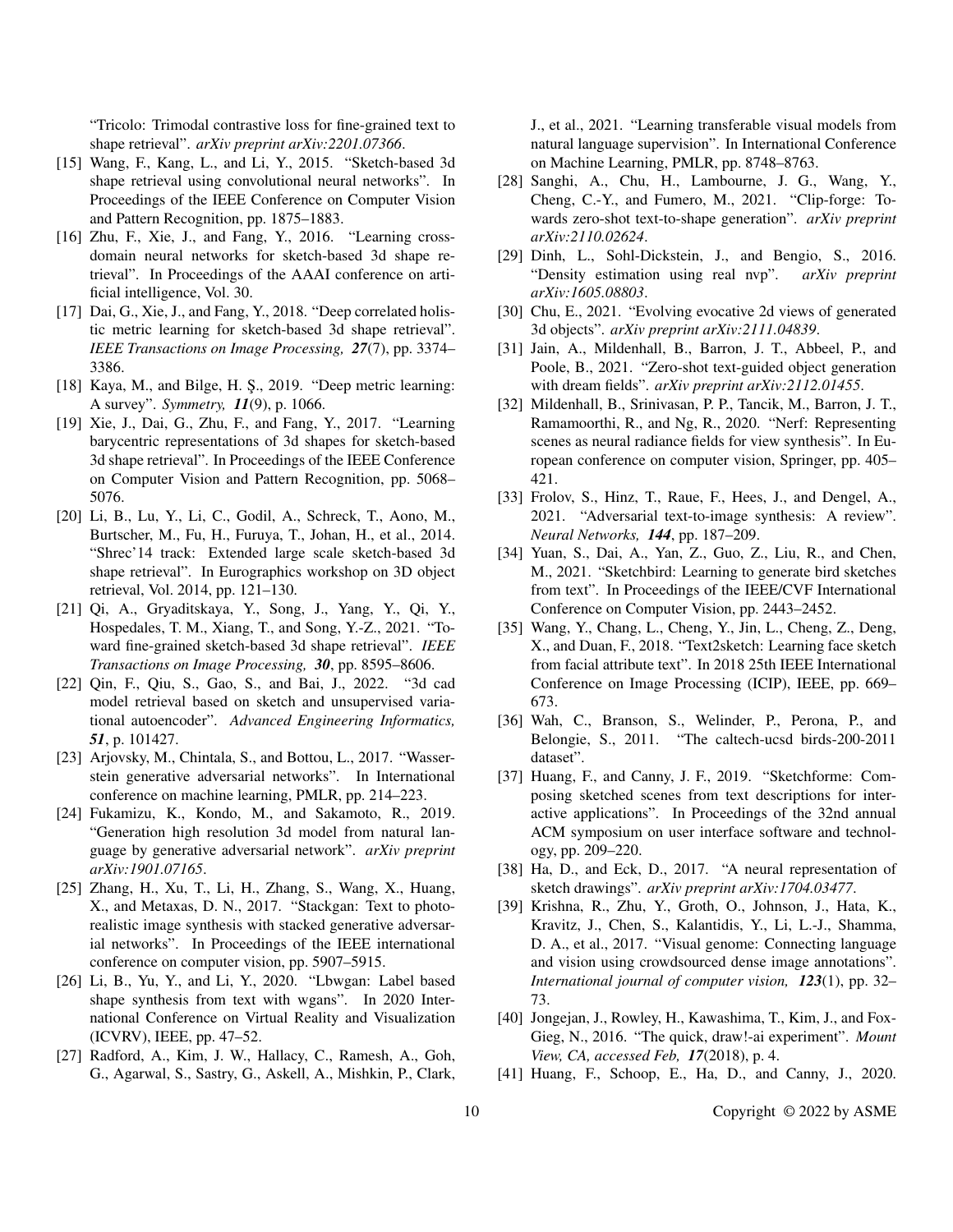"Scones: towards conversational authoring of sketches". In Proceedings of the 25th International Conference on Intelligent User Interfaces, pp. 313–323.

- [42] Bhunia, A. K., Khan, S., Cholakkal, H., Anwer, R. M., Khan, F. S., Laaksonen, J., and Felsberg, M., 2021. "Doodleformer: Creative sketch drawing with transformers". *arXiv preprint arXiv:2112.03258*.
- [43] Ge, S., Goswami, V., Zitnick, C. L., and Parikh, D., 2020. "Creative sketch generation". *arXiv preprint arXiv:2011.10039*.
- [44] Olsen, L., Samavati, F. F., Sousa, M. C., and Jorge, J. A., 2009. "Sketch-based modeling: A survey". *Computers & Graphics, 33*(1), pp. 85–103.
- [45] Nishida, G., Garcia-Dorado, I., Aliaga, D. G., Benes, B., and Bousseau, A., 2016. "Interactive sketching of urban procedural models". *ACM Transactions on Graphics (TOG), 35*(4), pp. 1–11.
- [46] Han, X., Gao, C., and Yu, Y., 2017. "Deepsketch2face: A deep learning based sketching system for 3d face and caricature modeling". *ACM Transactions on graphics (TOG), 36*(4), pp. 1–12.
- [47] Lun, Z., Gadelha, M., Kalogerakis, E., Maji, S., and Wang, R., 2017. "3d shape reconstruction from sketches via multiview convolutional networks". In 2017 International Conference on 3D Vision (3DV), IEEE, pp. 67–77.
- [48] Nozawa, N., Shum, H. P., Ho, E. S., and Morishima, S., 2020. "Single sketch image based 3d car shape reconstruction with deep learning and lazy learning.". In VISIGRAPP (1: GRAPP), pp. 179–190.
- [49] Aha, D. W., 2013. *Lazy learning*. Springer Science & Business Media.
- [50] Nozawa, N., Shum, H. P., Feng, Q., Ho, E. S., and Morishima, S., 2021. "3d car shape reconstruction from a contour sketch using gan and lazy learning". *The Visual Computer*, pp. 1–14.
- [51] Delanoy, J., Aubry, M., Isola, P., Efros, A. A., and Bousseau, A., 2018. "3d sketching using multi-view deep volumetric prediction". *Proceedings of the ACM on Computer Graphics and Interactive Techniques, 1*(1), pp. 1–22.
- [52] Su, W., Du, D., Yang, X., Zhou, S., and Fu, H., 2018. "Interactive sketch-based normal map generation with deep neural networks". *Proceedings of the ACM on Computer Graphics and Interactive Techniques, 1*(1), pp. 1–17.
- [53] Li, C., Pan, H., Liu, Y., Tong, X., Sheffer, A., and Wang, W., 2018. "Robust flow-guided neural prediction for sketch-based freeform surface modeling". *ACM Transactions on Graphics (TOG), 37*(6), pp. 1–12.
- [54] Wang, L., Qian, C., Wang, J., and Fang, Y., 2018. "Unsupervised learning of 3d model reconstruction from handdrawn sketches". In Proceedings of the 26th ACM international conference on Multimedia, pp. 1820–1828.
- [55] Park, J. J., Florence, P., Straub, J., Newcombe, R., and

Lovegrove, S., 2019. "Deepsdf: Learning continuous signed distance functions for shape representation". In Proceedings of the IEEE/CVF Conference on Computer Vision and Pattern Recognition, pp. 165–174.

- [56] Willis, K. D., Pu, Y., Luo, J., Chu, H., Du, T., Lambourne, J. G., Solar-Lezama, A., and Matusik, W., 2021. "Fusion 360 gallery: A dataset and environment for programmatic cad construction from human design sequences". *ACM Transactions on Graphics (TOG), 40*(4), pp. 1–24.
- [57] Regenwetter, L., Curry, B., and Ahmed, F., 2021. "Biked: A dataset and machine learning benchmarks for data-driven bicycle design". In International Design Engineering Technical Conferences and Computers and Information in Engineering Conference, Vol. 85383, American Society of Mechanical Engineers, p. V03AT03A019.
- [58] Manda, B., Dhayarkar, S., Mitheran, S., Viekash, V., and Muthuganapathy, R., 2021. "'cadsketchnet'-an annotated sketch dataset for 3d cad model retrieval with deep neural networks". *Computers & Graphics, 99*, pp. 100–113.
- [59] Wu, R., Xiao, C., and Zheng, C., 2021. "Deepcad: A deep generative network for computer-aided design models". In Proceedings of the IEEE/CVF International Conference on Computer Vision, pp. 6772–6782.
- [60] Para, W., Bhat, S., Guerrero, P., Kelly, T., Mitra, N., Guibas, L. J., and Wonka, P., 2021. "Sketchgen: Generating constrained cad sketches". *Advances in Neural Information Processing Systems, 34*.
- [61] Ganin, Y., Bartunov, S., Li, Y., Keller, E., and Saliceti, S., 2021. "Computer-aided design as language". *Advances in Neural Information Processing Systems, 34*.
- [62] Willis, K. D., Jayaraman, P. K., Lambourne, J. G., Chu, H., and Pu, Y., 2021. "Engineering sketch generation for computer-aided design". In Proceedings of the IEEE/CVF Conference on Computer Vision and Pattern Recognition, pp. 2105–2114.
- [63] Jayaraman, P. K., Sanghi, A., Lambourne, J. G., Willis, K. D., Davies, T., Shayani, H., and Morris, N., 2021. "Uvnet: Learning from boundary representations". In Proceedings of the IEEE/CVF Conference on Computer Vision and Pattern Recognition, pp. 11703–11712.
- [64] Elgammal, A., Liu, B., Elhoseiny, M., and Mazzone, M., 2017. "Can: Creative adversarial networks, generating" art" by learning about styles and deviating from style norms". *arXiv preprint arXiv:1706.07068*.
- [65] Chen, W., and Ahmed, F., 2021. "Padgan: Learning to generate high-quality novel designs". *Journal of Mechanical Design, 143*(3).
- [66] Burnap, A., Liu, Y., Pan, Y., Lee, H., Gonzalez, R., and Papalambros, P. Y., 2016. "Estimating and exploring the product form design space using deep generative models". In International Design Engineering Technical Conferences and Computers and Information in Engineering Confer-